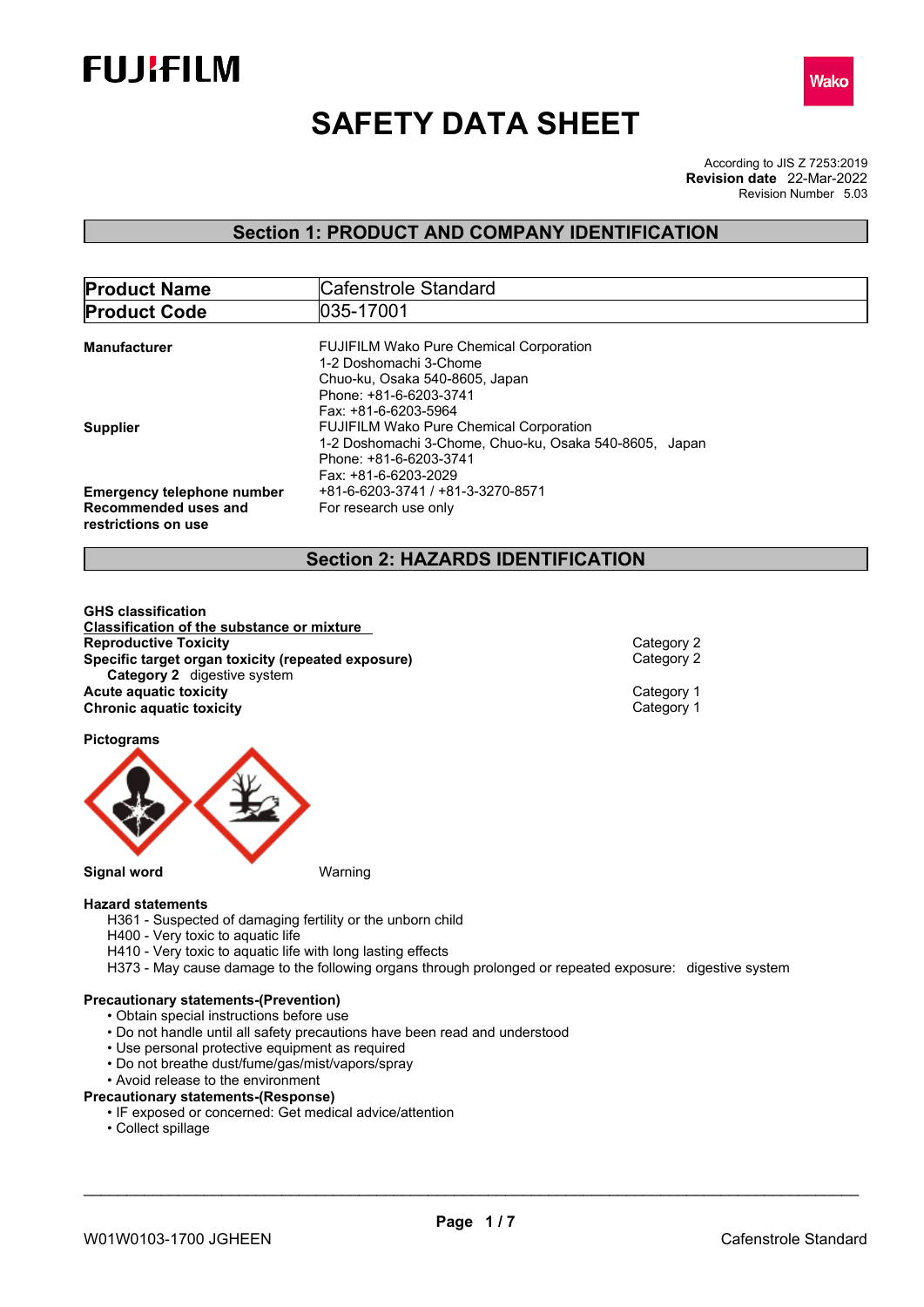## **Precautionary statements-(Storage)**

• Store locked up

**Precautionary statements-(Disposal)**

• Dispose of contents/container to an approved waste disposal plant

## **Others**

**Other hazards** Not available

## **Section 3: COMPOSITION/INFORMATION ON INGREDIENTS**

**Single Substance or Mixture** Substance

## **Formula** C16H22N4O3S

| <b>Chemical Name</b>           | Weight-%                | <b>Molecular weight</b> | <b>ENCS</b>                            | <b>ISHL No.</b> | <b>CAS RN</b> |
|--------------------------------|-------------------------|-------------------------|----------------------------------------|-----------------|---------------|
| cafenstrole                    | 98.0                    | 350.44                  | N/A                                    | $8-(3)-834$     | 125306-83-4   |
| Note on<br><b>ISHL</b><br>No.: | n the<br>$\overline{1}$ | table                   | e means announced chemical substances. |                 |               |

## **Impurities and/or Additives:** Not applicable

## **Section 4: FIRST AID MEASURES**

#### **Inhalation**

Remove to fresh air. If symptoms persist, call a physician.

## **Skin contact**

Wash off immediately with soap and plenty of water. If symptoms persist, call a physician.

#### **Eye contact**

IF IN EYES: Rinse cautiously with water for several minutes. Remove contact lenses, if present and easy to do. Continue rinsing. Immediate medical attention is required.

#### **Ingestion**

Rinse mouth. Never give anything by mouth to an unconscious person. Call a physician or poison control center immediately. Do not induce vomiting without medical advice.

## **Protection of first-aiders**

Use personal protective equipment as required.

## **Section 5: FIRE FIGHTING MEASURES**

## **Suitable extinguishing media**

Water spray (fog), Carbon dioxide (CO2), Foam, Extinguishing powder, Sand

**Unsuitable extinguishing media**

No information available

#### **Specific hazards arising from the chemical product**

Thermal decomposition can lead to release of irritating and toxic gases and vapors.

#### **Special extinguishing method**

No information available

#### **Special protective actions for**

**fire-fighters**

Use personal protective equipment as required.Firefighters should wear self-contained breathing apparatus and full firefighting turnout gear.

## **Section 6: ACCIDENTAL RELEASE MEASURES**

## **Personal precautions, protective equipment and emergency procedures**

For indoor, provide adequate ventilation process until the end of working. Deny unnecessary entry other than the people involved by, for example, using a rope. While working, wear appropriate protective equipments to avoid adhering it on skin, or inhaling the gas. Work from windward, and retract the people downwind.

## **Environmental precautions**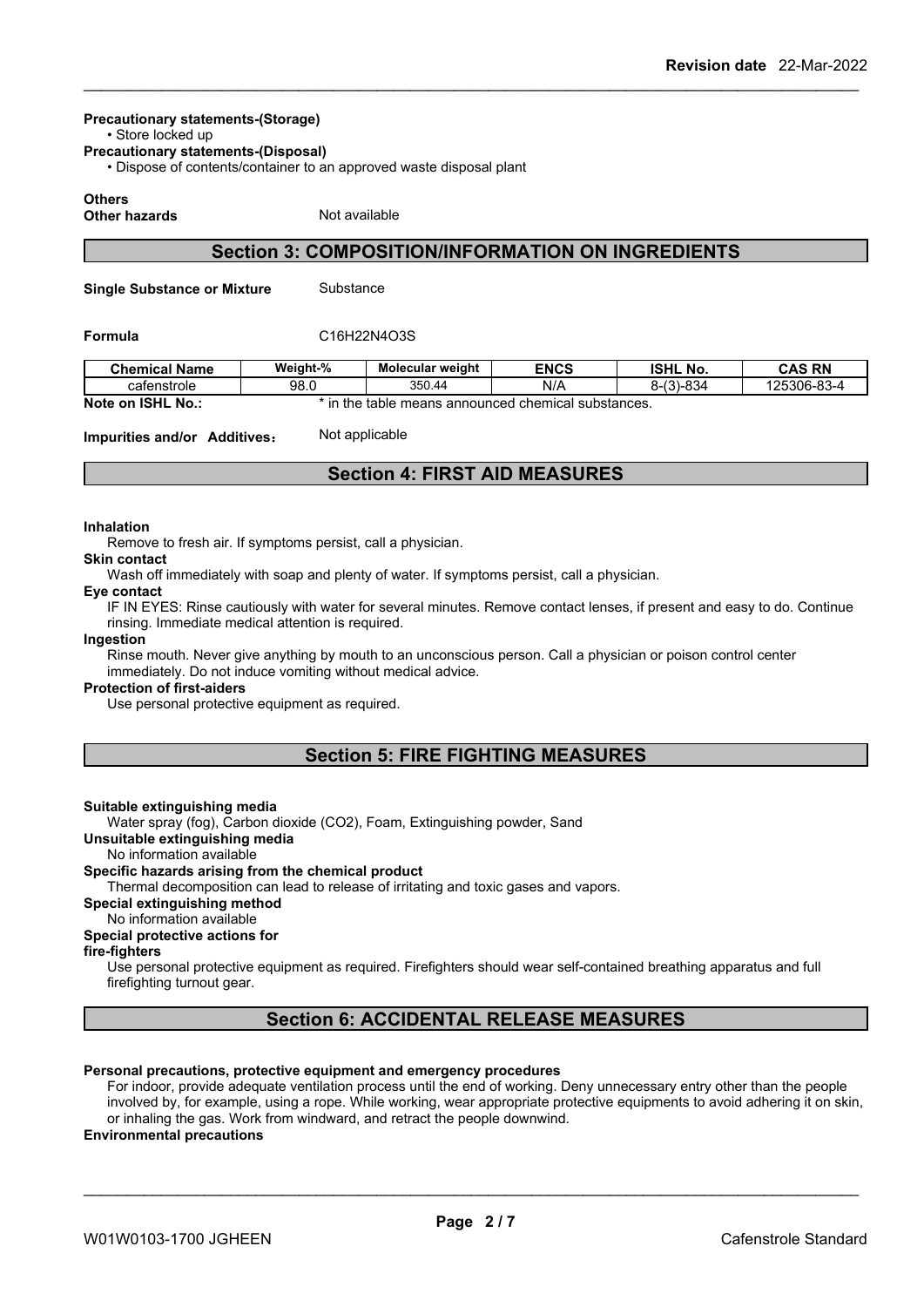To be careful not discharged to the environment without being properly handled waste water contaminated. **Methods and materials for contaminent and methods and materials for cleaning up**

Sweep up and gather scattered particles, and collect it in an empty airtight container.

## **Recoverly, neutralization**

## No information available

#### **Secondary disaster prevention measures**

Clean contaminated objects and areas thoroughly observing environmental regulations.

## **Section 7: HANDLING AND STORAGE**

## **Handling**

**Technical measures**

Avoid contact with strong oxidizing agents. Use with local exhaust ventilation.

#### **Precautions**

Do not rough handling containers, such as upsetting, falling, giving a shock, and dragging Prevent leakage, overflow, and scattering. Not to generate steam and dust in vain. Seal the container after use. After handling, wash hands and face, and then gargle In places other than those specified, should not be smoking or eating and drinking Should not be brought contaminated protective equipment and gloves to rest stops Deny unnecessary entry of non-emergency personnel to the handling area

#### **Safety handling precautions**

Avoid contact with skin, eyes or clothing. Use personal protective equipment as required.

#### **Storage**

| Safe storage conditions   |                                                                                    |
|---------------------------|------------------------------------------------------------------------------------|
| <b>Storage conditions</b> | Keep container protect from light tightly closed. Store in a cool (2-10 °C) place. |
| Safe packaging material   | Glass                                                                              |
| Incompatible substances   | Strong oxidizing agents                                                            |
|                           |                                                                                    |

## **Section 8: EXPOSURE CONTROLS/PERSONAL PROTECTION**

#### **Engineering controls**

In case of indoor workplace, seal the source or use a local exhaust system. Provide the safety shower facility, and handand eye-wash facility. And display their position clearly.

**Exposure limits** This product, as supplied, does not contain any hazardous materials with occupational exposure limits established by the region specific regulatory bodies.

## **Personal protective equipment**<br>**Respiratory protection** Dust mask **Respiratory** protection

**Hand protection** Protective gloves **Eye protection** protective eyeglasses or chemical safety goggles **Skin and body protection** Long-sleeved work clothes

**General hygiene considerations**

Handle in accordance with good industrial hygiene and safety practice.

## **Section 9: PHYSICAL AND CHEMICAL PROPERTIES**

**Form**

| Color                                                  | white                       |
|--------------------------------------------------------|-----------------------------|
| Appearance                                             | crystalline powder - powder |
| Odor                                                   | no data available           |
| Melting point/freezing point                           | 116 - 121 °C                |
| Boiling point, initial boiling point and boiling range | no data available           |
| <b>Flammability</b>                                    | no data available           |
| <b>Evaporation rate:</b>                               | no data available           |
| Flammability (solid, gas):                             | no data available           |
| Upper/lower flammability or                            |                             |
| explosive limits                                       |                             |
| Upper:                                                 | no data available           |
| Lower:                                                 | no data available           |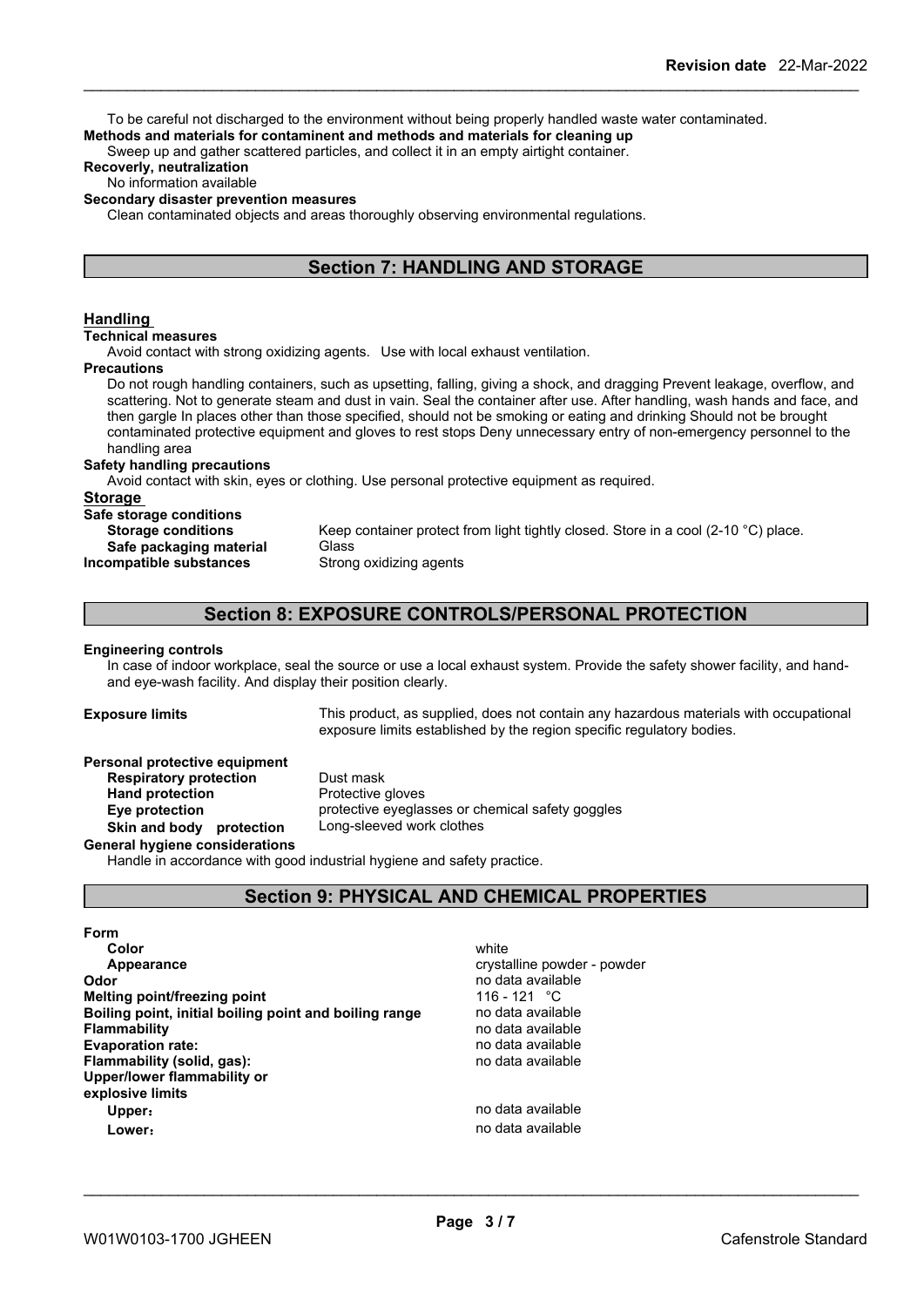- **Flash point** no data available **Auto-ignition temperature: Decomposition temperature:** no data available **pH** no data available<br> **Viscosity (coefficient of viscosity)** no data available **Viscosity (coefficient of viscosity)** no data available<br> **Dynamic viscosity no data available Dynamic viscosity**<br>Solubilities **n-Octanol/water partition coefficient:(log Pow)** 3.21 **Vapour pressure** no data available<br> **Specific Gravity / Relative density** enter the no data available **Specific Gravity / Relative density and the control of the Vapour density Vapour density Vapour density Vapour density**<br> **Particle characteristics**<br> **Particle characteristics**<br> **Particle characteristics Particle characteristics** 
	- **Solubilies** acetone : soluble . water : practically insoluble, or insoluble .  $3.21$

## **Section 10: STABILITY AND REACTIVITY**

## **Stability**

**Reactivity** no data available<br> **Chemical stability** May be altered by May be altered by light. **Hazardous reactions** None under normal processing **Conditions to avoid** Extremes of temperature and direct sunlight **Incompatible materials** Strong oxidizing agents **Hazardous decomposition products** Carbon monooxide (CO), Carbon dioxide (CO2), Nitrogen oxides (NOx), Sulfur oxides (SOx)

## **Section 11: TOXICOLOGICAL INFORMATION**

## **Acute toxicity**

| <b>Chemical Name</b> | <b>Oral LD50</b>    | <b>Dermal LD50</b>  | <b>LC50</b><br>Inhalation. |
|----------------------|---------------------|---------------------|----------------------------|
| catenstrole          | 5000 mg/kg<br>(rat) | 2000<br>ma/ka (rat) | N/A                        |

| <b>Chemical Name</b> | Acute toxicity -oral- source | Acute toxicity -dermal- source   Acute toxicity -inhalation gas- |                          |
|----------------------|------------------------------|------------------------------------------------------------------|--------------------------|
|                      | information                  | information                                                      | source information       |
| cafenstrole          | Based on the NITE GHS        | Based on the NITE GHS                                            | Based on the NITE GHS    |
|                      | Iclassification results.     | classification results.                                          | Iclassification results. |

| <b>Chemical Name</b> | <b>Acute toxicity -inhalation</b> | Acute toxicity -inhalation dust-Acute toxicity -inhalation mist- |                          |
|----------------------|-----------------------------------|------------------------------------------------------------------|--------------------------|
|                      | vapor-source information          | source information                                               | source information       |
| catenstrole          | Based on the NITE GHS             | Based on the NITE GHS                                            | Based on the NITE GHS    |
|                      | Iclassification results.          | classification results.                                          | Iclassification results. |

## **Skin irritation/corrosion**

| <b>Chemical Name</b>                  | Skin corrosion/irritation source information         |
|---------------------------------------|------------------------------------------------------|
| cafenstrole                           | Based on the NITE GHS classification results.        |
| Serious eye damage/ irritation        |                                                      |
| <b>Chemical Name</b>                  | Serious eye damage/irritation source information     |
| cafenstrole                           | Based on the NITE GHS classification results.        |
| Respiratory or skin sensitization     |                                                      |
| <b>Chemical Name</b>                  | Respiratory or Skin sensitization source information |
| cafenstrole                           | Based on the NITE GHS classification results.        |
| <b>Reproductive cell mutagenicity</b> |                                                      |
| <b>Chemical Name</b>                  | germ cell mutagencity source information             |
| cafenstrole                           | Based on the NITE GHS classification results.        |
| Carcinogenicity                       |                                                      |
| <b>Chemical Name</b>                  | <b>Carcinogenicity source information</b>            |
| cafenstrole                           | Based on the NITE GHS classification results.        |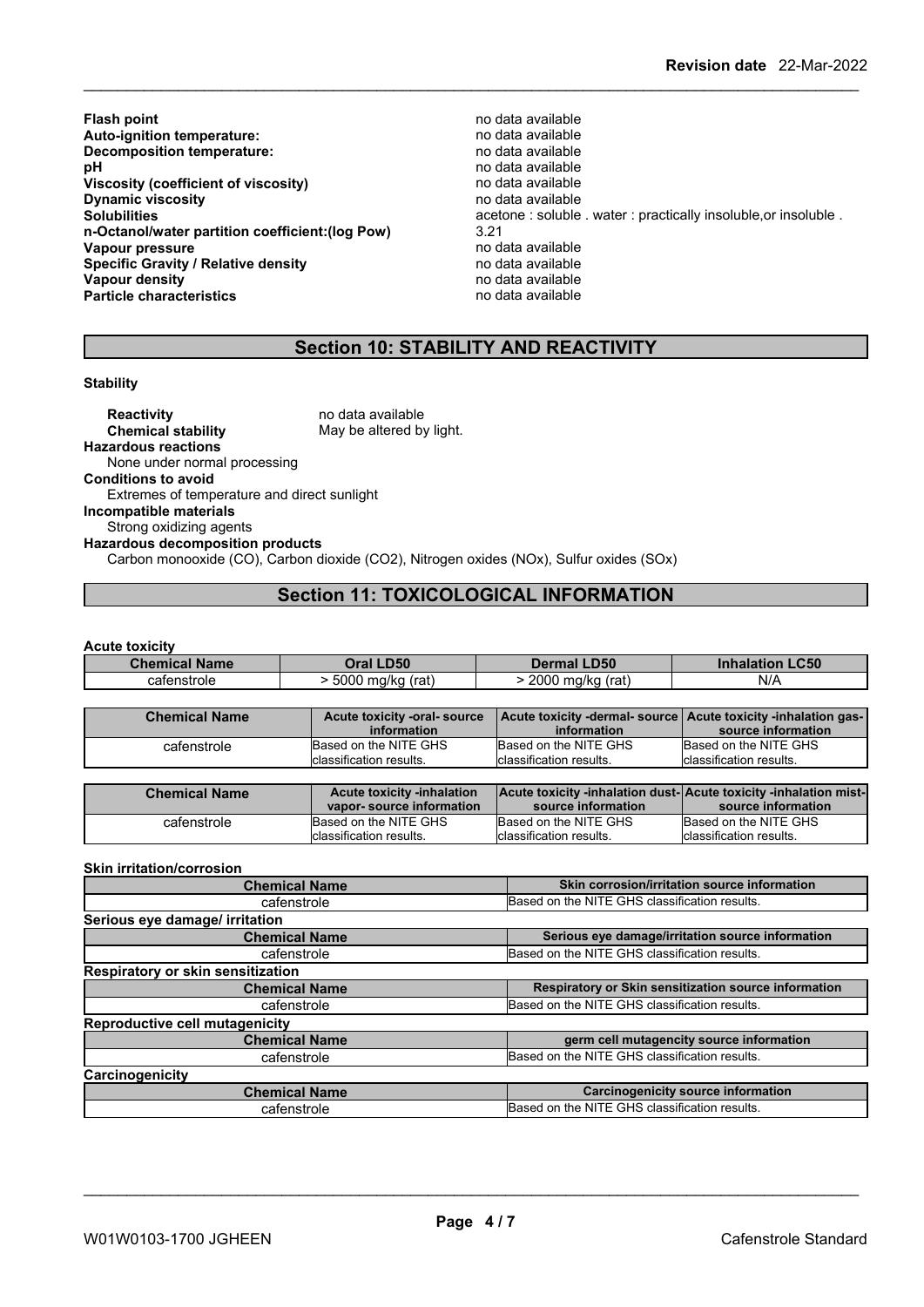| Reproductive toxicity source information<br><b>Chemical Name</b><br>Based on the NITE GHS classification results.<br>cafenstrole<br>STOT -single exposure- source information<br><b>Chemical Name</b><br>Based on the NITE GHS classification results.<br>cafenstrole<br><b>Chemical Name</b><br>Based on the NITE GHS classification results.<br>cafenstrole | <b>Reproductive toxicity</b>  |                                             |  |
|---------------------------------------------------------------------------------------------------------------------------------------------------------------------------------------------------------------------------------------------------------------------------------------------------------------------------------------------------------------|-------------------------------|---------------------------------------------|--|
|                                                                                                                                                                                                                                                                                                                                                               |                               |                                             |  |
|                                                                                                                                                                                                                                                                                                                                                               |                               |                                             |  |
|                                                                                                                                                                                                                                                                                                                                                               | <b>STOT-single exposure</b>   |                                             |  |
|                                                                                                                                                                                                                                                                                                                                                               |                               |                                             |  |
|                                                                                                                                                                                                                                                                                                                                                               |                               |                                             |  |
|                                                                                                                                                                                                                                                                                                                                                               | <b>STOT-repeated exposure</b> |                                             |  |
|                                                                                                                                                                                                                                                                                                                                                               |                               | STOT -repeated exposure- source information |  |
|                                                                                                                                                                                                                                                                                                                                                               |                               |                                             |  |
|                                                                                                                                                                                                                                                                                                                                                               | <b>Aspiration hazard</b>      |                                             |  |
| <b>Aspiration Hazard source information</b><br><b>Chemical Name</b>                                                                                                                                                                                                                                                                                           |                               |                                             |  |
| Based on the NITE GHS classification results.<br>cafenstrole                                                                                                                                                                                                                                                                                                  |                               |                                             |  |

## **Section 12: ECOLOGICAL INFORMATION**

## **Ecotoxicity**

| <b>Chemical Name</b> | Algae/aquatic plants                                         | Fish | Crustacea |
|----------------------|--------------------------------------------------------------|------|-----------|
| cafenstrole          | EC50:Pseudokirchneriella<br>subcapitata<br>> 0.0021 ma∕L 72h | N/A  | N/A       |

#### **Other data**

| <b>Chemical Name</b> | Short-term (acute) hazardous to the<br>aquatic environment source | Long-term (chronic) hazardous to the<br>aquatic environment source |
|----------------------|-------------------------------------------------------------------|--------------------------------------------------------------------|
|                      | information                                                       | information                                                        |
| cafenstrole          | Based on the NITE GHS classification                              | Based on the NITE GHS classification                               |
|                      | lresults.                                                         | results.                                                           |

| Persistence and degradability    |
|----------------------------------|
| <b>Bioaccumulative potential</b> |
| <b>Mobility in soil</b>          |
| Hazard to the ozone layer        |

**No information available No information available Mobility in soil** No information available **Hazard to the ozone layer** No information available

## **Section 13: DISPOSAL CONSIDERATIONS**

## **Waste from residues**

Disposal should be in accordance with applicable regional, national and local laws and regulations.

## **Contaminated container and contaminated packaging**

Disposal should be in accordance with applicable regional, national and local laws and regulations.

## **Section 14: TRANSPORT INFORMATION**

| <b>ADR/RID</b>                                                 |                                                                  |  |  |  |
|----------------------------------------------------------------|------------------------------------------------------------------|--|--|--|
| <b>UN number</b>                                               | UN3077                                                           |  |  |  |
| Proper shipping name:                                          | Environmentally hazardous substance, solid, n.o.s. (cafenstrole) |  |  |  |
| UN classfication                                               | 9                                                                |  |  |  |
| <b>Subsidiary hazard class</b>                                 |                                                                  |  |  |  |
| Packing group                                                  | Ш                                                                |  |  |  |
| <b>Marine pollutant</b>                                        | Yes                                                              |  |  |  |
| <b>IMDG</b>                                                    |                                                                  |  |  |  |
| UN number                                                      | UN3077                                                           |  |  |  |
| Proper shipping name:                                          | Environmentally hazardous substance, solid, n.o.s. (cafenstrole) |  |  |  |
| <b>UN classfication</b>                                        | 9                                                                |  |  |  |
| <b>Subsidiary hazard class</b>                                 |                                                                  |  |  |  |
| Packing group                                                  | Ш                                                                |  |  |  |
| Marine pollutant (Sea)                                         | Yes                                                              |  |  |  |
| <b>Transport in bulk according to</b> No information available |                                                                  |  |  |  |
|                                                                |                                                                  |  |  |  |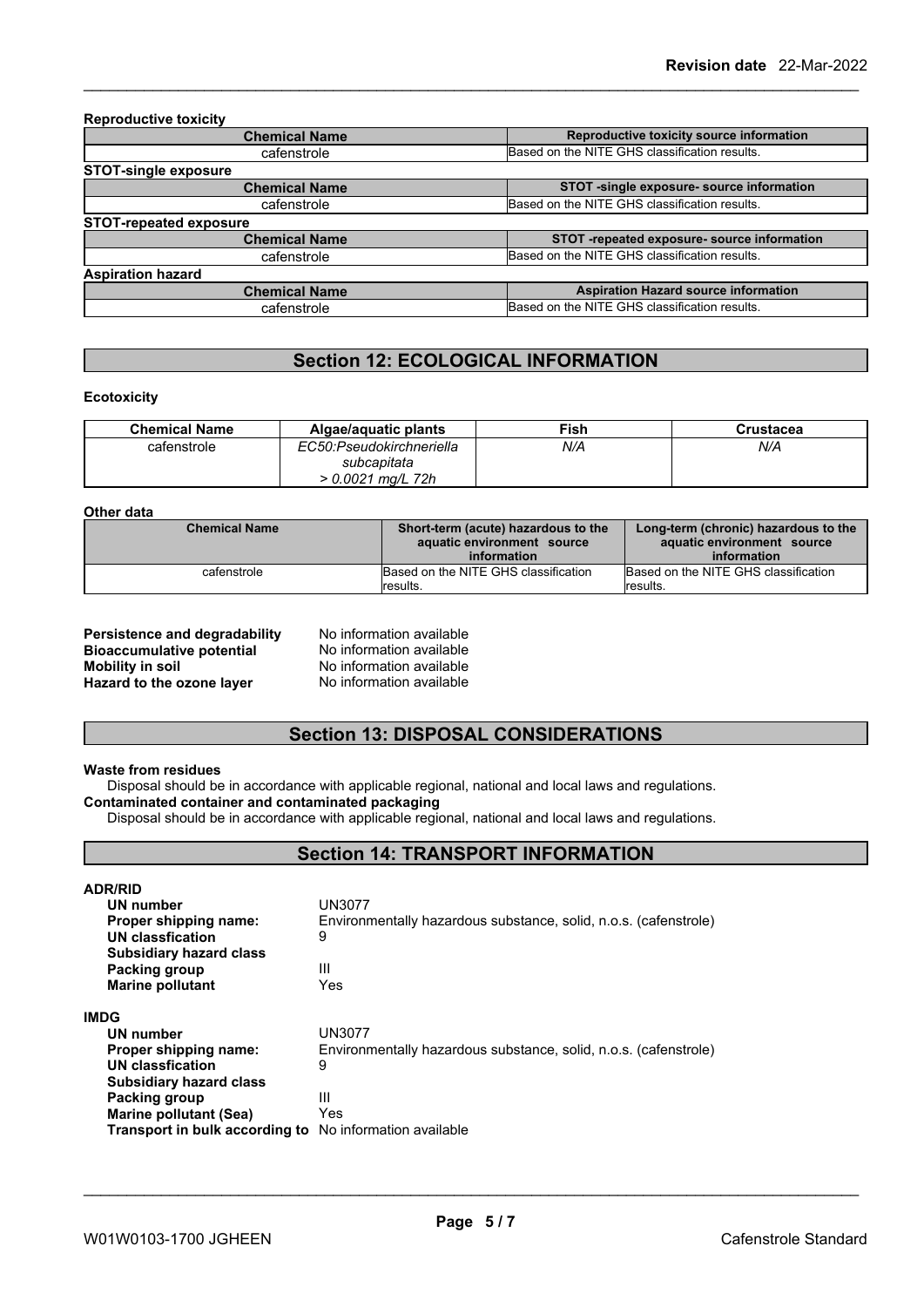| Annex II of MARPOL 73/78 and<br>the IBC Code<br><b>IATA</b><br><b>UN number</b><br>Proper shipping name:<br><b>UN classfication</b><br><b>Subsidiary hazard class</b><br>Packing group<br><b>Environmentally Hazardous</b><br><b>Substance</b> | UN3077<br>Environmentally hazardous substance, solid, n.o.s. (cafenstrole)<br>9<br>III<br>Yes |
|------------------------------------------------------------------------------------------------------------------------------------------------------------------------------------------------------------------------------------------------|-----------------------------------------------------------------------------------------------|
|                                                                                                                                                                                                                                                | <b>Section 15: REGULATORY INFORMATION</b>                                                     |
|                                                                                                                                                                                                                                                |                                                                                               |
| <b>International Inventories</b>                                                                                                                                                                                                               |                                                                                               |
| <b>EINECS/ELINCS</b><br><b>TSCA</b>                                                                                                                                                                                                            |                                                                                               |
|                                                                                                                                                                                                                                                |                                                                                               |
| Japanese regulations                                                                                                                                                                                                                           |                                                                                               |
| <b>Fire Service Act</b>                                                                                                                                                                                                                        | Not applicable                                                                                |
| <b>Poisonous and Deleterious</b>                                                                                                                                                                                                               | Not applicable                                                                                |
| <b>Substances Control Law</b>                                                                                                                                                                                                                  |                                                                                               |
| Industrial Safety and Health Act Not applicable                                                                                                                                                                                                |                                                                                               |
| <b>Regulations for the carriage</b>                                                                                                                                                                                                            | Noxious Substances (Ordinance Art.3, Ministry of Transportation Ordinance Regarding           |
| and storage of dangerous                                                                                                                                                                                                                       | Transport by Ship and Storage, Attached Table 1)                                              |
| goods in ship                                                                                                                                                                                                                                  |                                                                                               |
| <b>Civil Aeronautics Law</b>                                                                                                                                                                                                                   | Misellaneous Dangerous Substances and Articles (Ordinance Art. 194, MITL Nortification        |
|                                                                                                                                                                                                                                                | for Air Transportation of Explosives etc., Attached Table 1)                                  |
| Pollutant Release and Transfer Class 1                                                                                                                                                                                                         |                                                                                               |
| <b>Register Law</b>                                                                                                                                                                                                                            |                                                                                               |
| $(-2023.3.31)$                                                                                                                                                                                                                                 |                                                                                               |
| Class 1 - No.                                                                                                                                                                                                                                  | 148                                                                                           |
| <b>Pollutant Release and Transfer</b>                                                                                                                                                                                                          | Class 1                                                                                       |
| <b>Register Law</b>                                                                                                                                                                                                                            |                                                                                               |
| (2023/4/1)                                                                                                                                                                                                                                     |                                                                                               |
| Class 1 - No.                                                                                                                                                                                                                                  | 148                                                                                           |
| <b>Export Trade Control Order</b>                                                                                                                                                                                                              | Not applicable                                                                                |
|                                                                                                                                                                                                                                                |                                                                                               |

| <b>Chemical Name</b> | Poisonous and Deleterious | Industrial Safety and Health Act | Pollutant Release and Transfer |  |
|----------------------|---------------------------|----------------------------------|--------------------------------|--|
|                      | Substances Control Law    | <b>Substances</b>                | Register Law                   |  |
|                      |                           | (Law Art 57-2)                   | (~2023.3.31)                   |  |
|                      |                           | (~2024.3.31)                     |                                |  |
| cafenstrole          |                           |                                  | Applicable                     |  |
| 125306-83-4 (98.0)   |                           |                                  |                                |  |

## **Section 16: OTHER INFORMATION**

**Key literature references and Key literature references and** NITE: National Institute of Technology and Evaluation (JAPAN) sources for data etc. http://www.safe.nite.go.jp/japan/db.html IATA dangerous Goods Regulations RTECS:Registry of Toxic Effects of Chemical Substances Japan Industrial Safety and Health Association GHS Model SDS Dictionary of Synthetic Oraganic Chemistry , SSOCJ, Koudansha Scientific Co.Ltd. Chemical Dictionary, Kyouritsu Publishing Co., Ltd. etc

## **Disclaimer**

This SDS is according to JIS Z 7253: 2019. The information provided in this Safety Data Sheet is correct to the best of our knowledge, information and belief at the date of its publication. The information given is designed only as a guidance for safe handling, and is not to be considered a warranty or quality specification. The information relates only to the specific material designated and may not be valid for such material used in combination with any other materials or in any process, unless specified in the text.